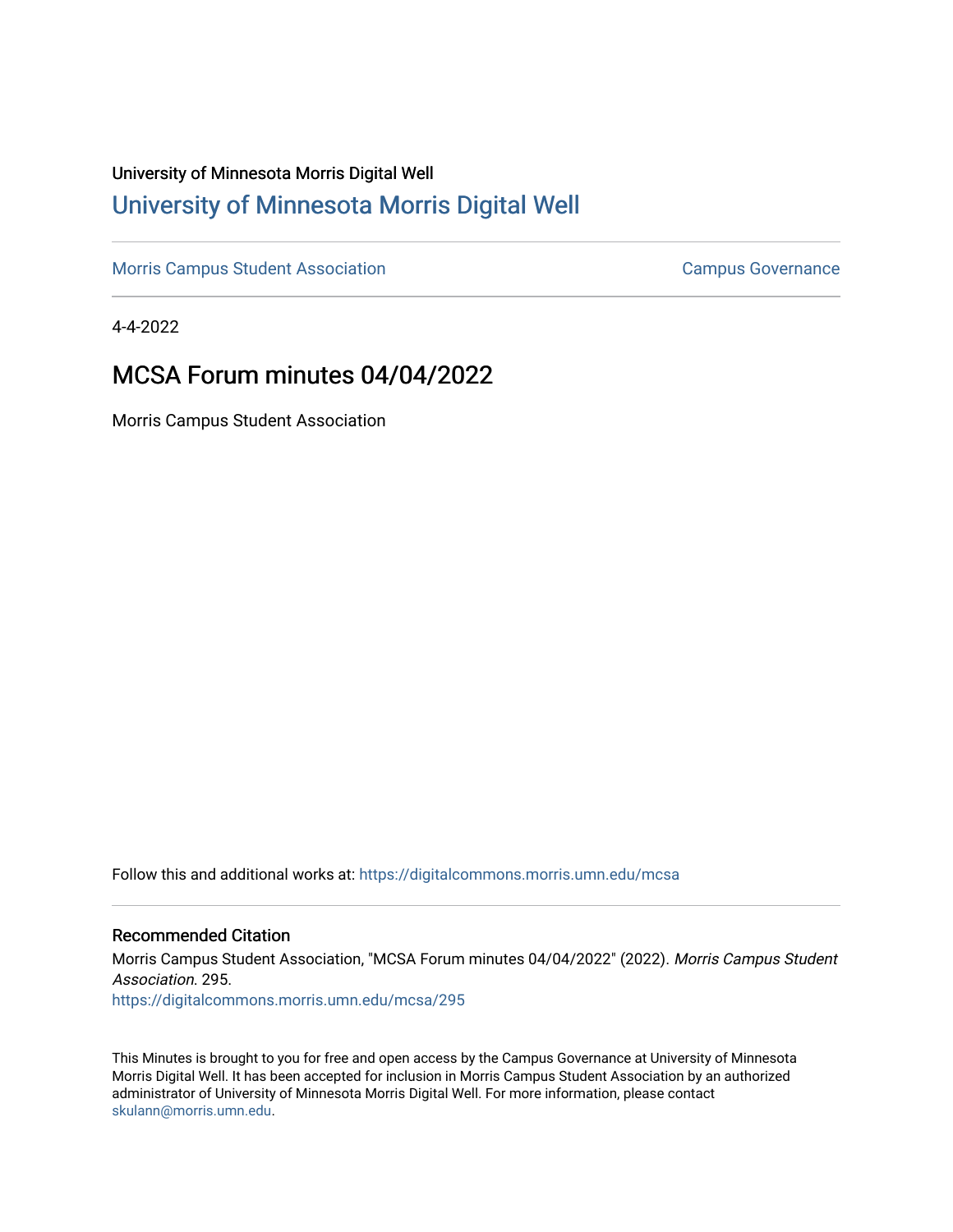|          | Morris Campus Student Association        |
|----------|------------------------------------------|
|          | University of Minnesota - Morris         |
|          | Morris, Minnesota 56267                  |
| Memo to: | <b>MCSA Forum Members</b>                |
| From:    | <b>MCSA Executive Committee</b>          |
| Subject: | Forum Agenda for Monday, April 4th, 2022 |

The Forum will meet on Monday at 6:00 pm in Imholte 109 and Zoom.

Zoom link: <https://umn.zoom.us/j/92605258042?pwd=QUhqVDduTTd6ZFY0ek5FcnB5R1dkUT09>

Please mute yourself when not speaking or voting.

*Reminder that only current voting members are allowed to vote, make motions, and make seconds. However, all are encouraged to participate in discussions. Click [here](https://docs.google.com/spreadsheets/d/1IgORcenzdq47MXSEksu8Kf-kX8Rk_J3VRxbcskqDAks/edit?usp=sharing) to check your voting eligibility in Forum.*

*MCSA core documents like the Constitution, Bylaws, and guide to Robert's Rules can be found [here](https://drive.google.com/drive/folders/1TIMThwj04feIUKbJOUHqFjpxSo5d_3_W?usp=sharing)*

*This meeting came to order at 6:00pm on April 4th, 2020.*

## **I. Approve Agenda**

- 1) John Barber
- 2) Gabby Holboy
- 3) This motion passes

## **II. Approve Minutes: [3.28.22](https://docs.google.com/document/d/1sKDlvLuIfdFSq0Z1dn82o99npHCuSgV9tctfpozbL6c/edit)**

- 1) Daleney Teske
- 2) John Barber
- 3) This motion passes

## **III. State of the Organization Report**

Dylan: I created a kahoot on the state of the org.

John: Motion to suspend the rules

2) Dylan

This motion passes

We played a kahoot and discussed MCSA's work during the past school year.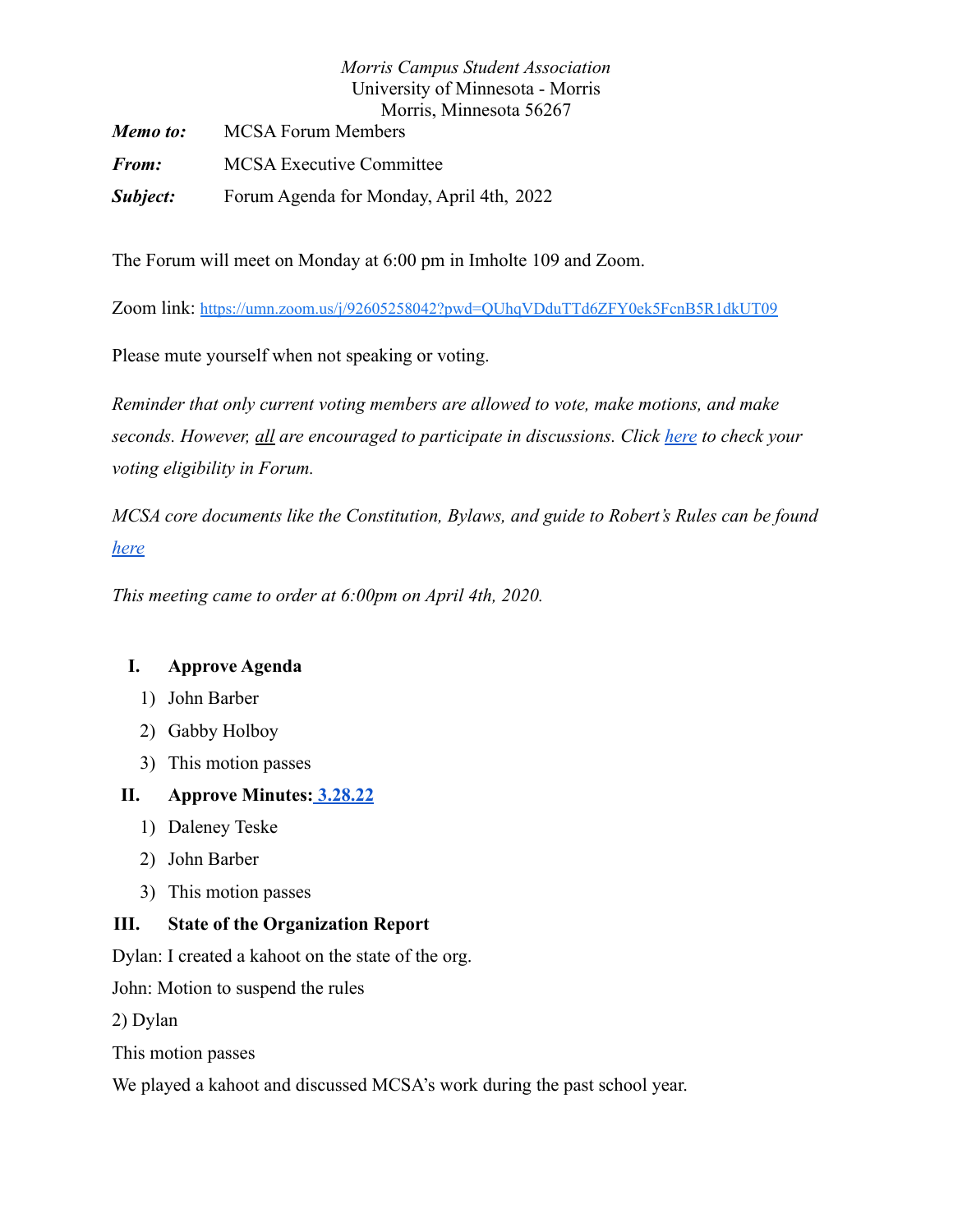#### **IV. Committee Reports**

#### **MCSA Committees**

Academic Affairs

John: Motion to reinstate the rules

Grace: This motion passes

Vanessa: No update.

Campus Relations

Gabby: Prairie Gala is this Saturday 5-9mp, tell your friends and sign up to table.

Resources and Operations

Griffin: I'll talk about a tech fee emergency later.

Student Services

John: Wrapping things up and getting things reading for the next secretary.

Executive Committee

Dylan: Next week is the first forum for next year, so we're wrapping things up.

Cal: What are the requirements for those still in campus assembly?

Dylan: Showing up to forum is still recommended for campus assembly

representatives.

First-Year Council

Denisse: The art contest is going on.

All University

DEI Representative

Biz: We have a CHP visit on Wednesday to talk about the scope of EDI on campus and in the university. They'll look at strengths and opportunities for growth.

#### **Campus Assembly Committees**

Campus Assembly

Finance

Scholastic

Zander: No updates.

**Consultative**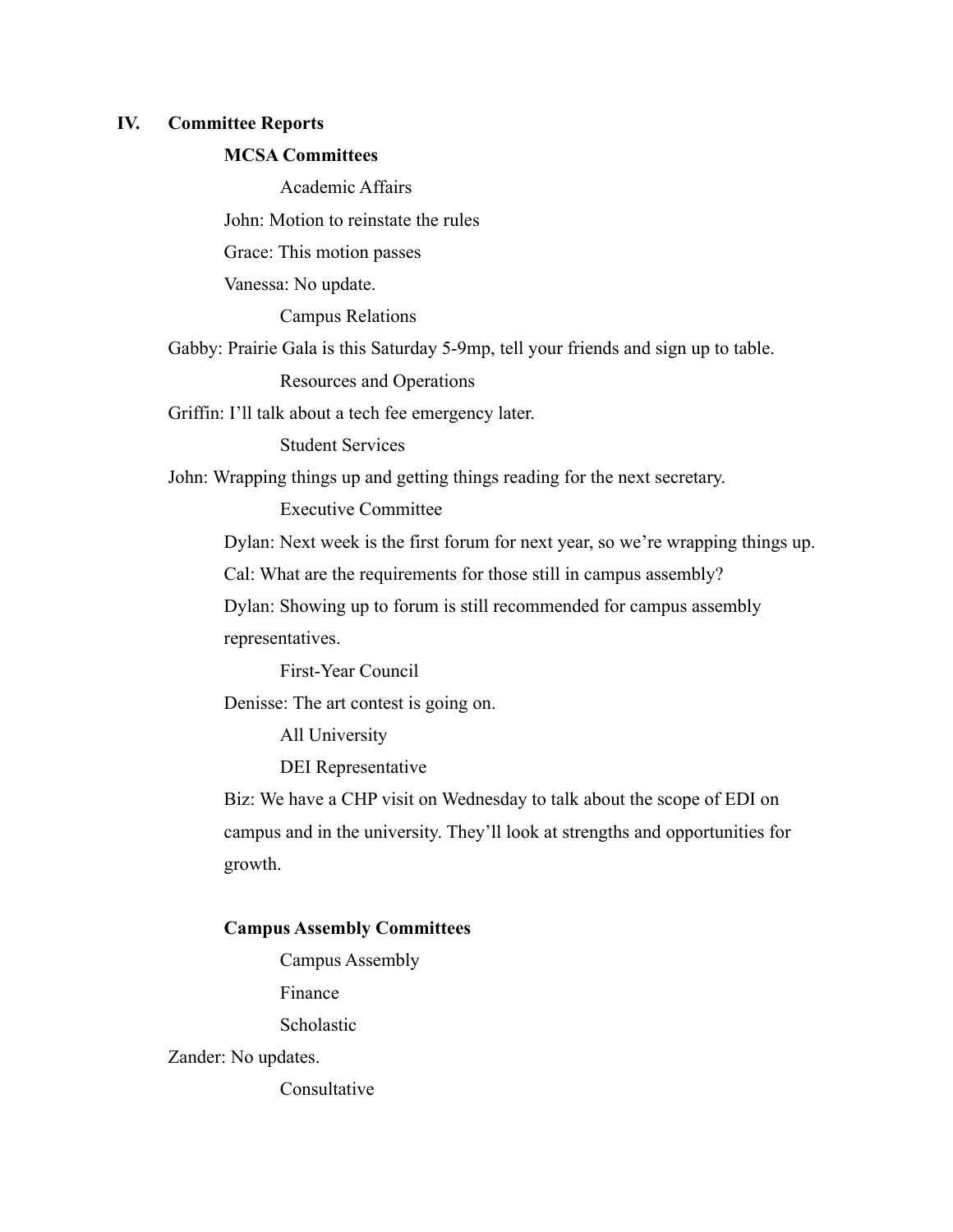Madi: We met with Janet Shrunck Eriksen and talked about how we want to move forward with online classes. The Twin Cities wants us to be fully in person next year.

#### **V. Organization Reports**

La Union LatinX (LUL)

Denisse: The dance is next Friday from 7-12.

Black Student Union (BSU)

Circle of Nations Indigenous Association (CNIA)

Jade: Powwow was this past weekend.

Morris Queer Student Initiative for Equality (MoQSIE)

Jay: No update.

Students for a Democratic Society (SDS)

Cal: Meeting tomorrow to discuss next year's plans.

### **VI. Old Business**

For Action:

1) Vote on Additional Prairie Gala Budget

Gabby: Catering costs a lot of money. We're asking for \$250 from our surplus to cover more of

the food costs. Any leftover money will be donated to the SAGE Grant.

Dylan: This money will be coming from the Support the U Day budget.

Cal: Gabby can you send a link to the donation in the Discord again?

Gabby: Yes, I'll send it to the Discord again.

Cameron: Were we not allowed to donate directly to the SAGE grant?

Gabby: Dave explained an ethical way for us to do this. We can also donate our attendance fee to the SAGE grant. We're able to donate because the grant is within the university and it is managed by faculty.

Dylan: Motion to approve the allocation

- 2) Cameron Berthiaume
- 3) This motion passes

#### **VII. New Business**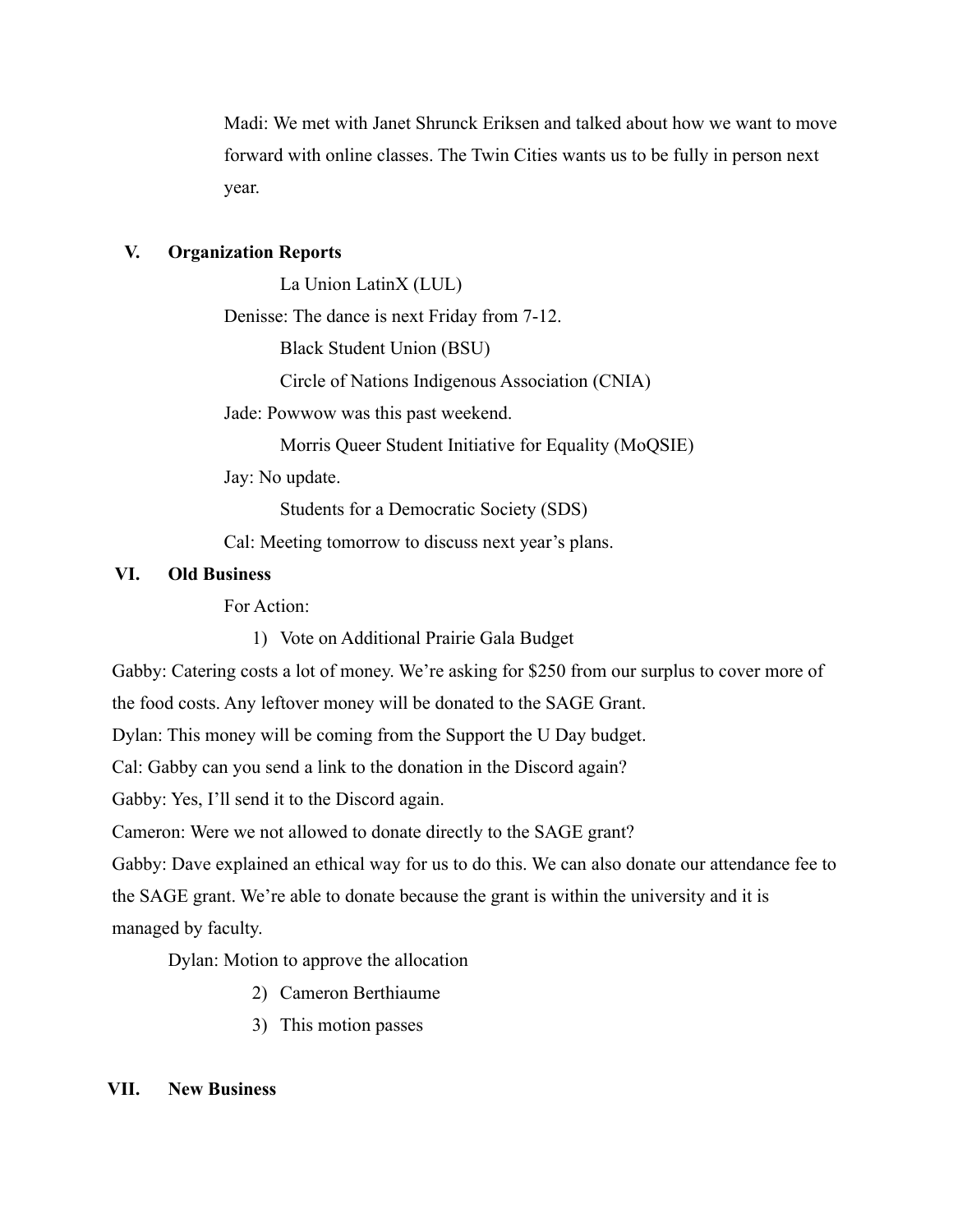#### For Information

1) [Tech Fee Procedural Changes Discussion](https://docs.google.com/document/u/0/d/1JoPMQ_R0TkLzXhqLUZ7C0sgaoAdWQ4WmiRaREYMLmHU/edit) *presented by Regents Representative Mergendahl*

Cal: Everyone can read through these suggested amendments on their own time. The goal of the proposal is to bring Tech Fee's procedures more in line with the ARFC's procedures. The ARFC allocates the student activity fee money. I've served on the ARFC the past two years, and I feel that making Tech Fee's procedures more like the ARFC's would make Tech Fee more efficient and workable. These proposals would have deliberation right after a presenter has presented (while the presenter is still there to answer questions). Another suggestion is to assing presentations a grade based on how well it fits the Tech Fee guidelines before the proposals. These suggestions also discuss when a general estimate of funds should be told. I think we should give some estimate before formal deliberations, because having a rough estimate of how much moen y there is to allocate will make the deliberations go more smoothly. This also discuss whether we should have Tech Fee as 1 or 2 days. 1 day is a long time to spend on this, and doesn't give people time to think about the information. 1 day would keep things fresh in people's minds and would help with scheduling purposes for students.

Julia: Would you recommend longer times slots if we have both presentations and deliberations with the presenter there in one phase/time slot.

Cal: The ARFC fits most proposals into 15 minute time slots. The longer presentations are given 30 minutes. I think it's reasonable to have 30 minute time slots.

Dylan: Since this is not in any of our bylaws, we can just come to an agreement on how we want to change the procedure, we don't need to pass any ammendments.

liz: Aren't the ARFC hearings a few hours on Friday and then most of Saturday? It's a little more than 1 day?

Cal: Yes. There is time on Firday evenings, but I don't know if we would need that for Tech Fee. Most of that time last year was spent looking over non annual requests, so in theory the annual requests could just fit into one day and we would not need the extra time for Tech Fee.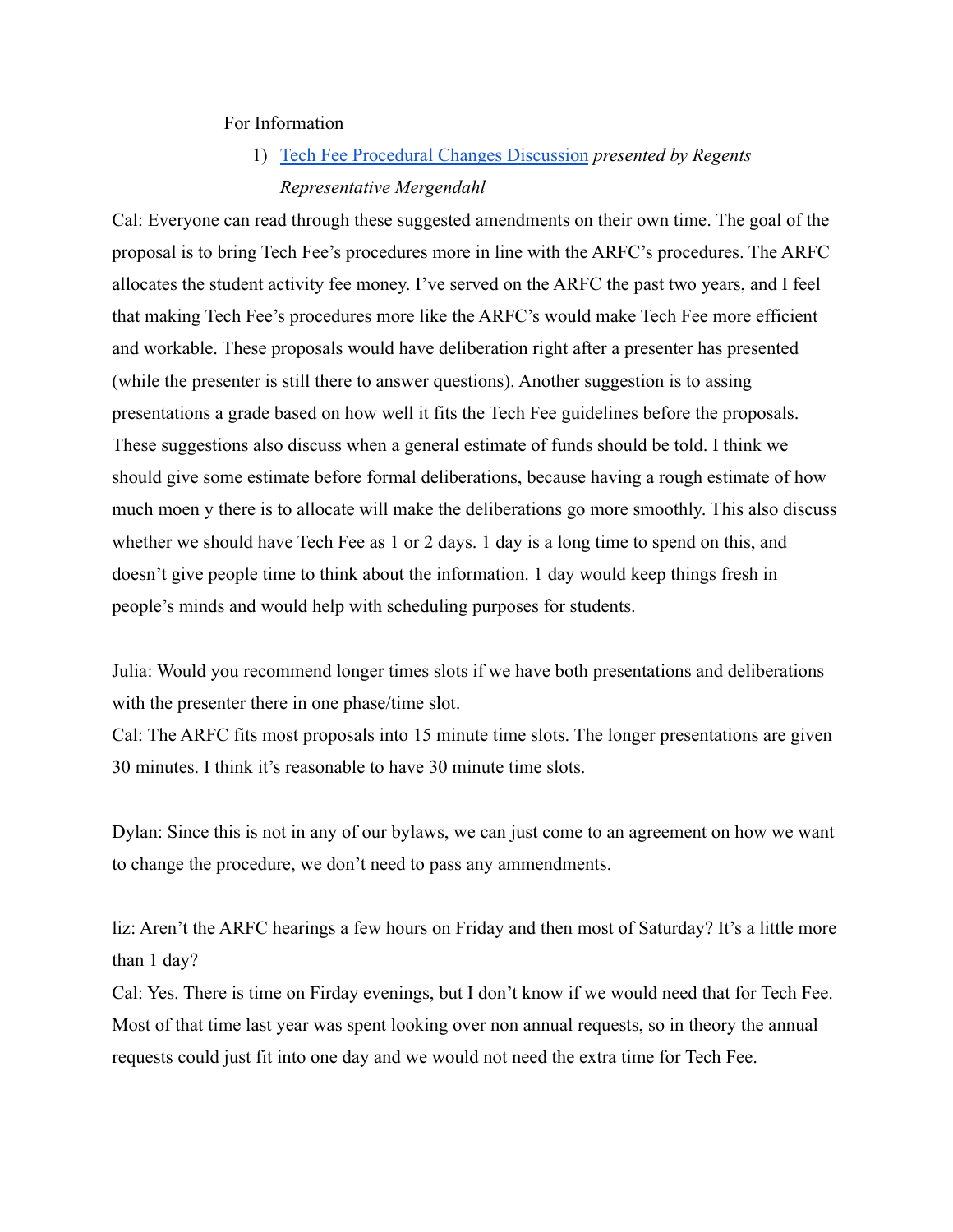Griffin: I support what Cal has presented and I think it will help Tech Fee run better. I think that these ideas are very good and it would be a good investment in the future to support this procedural change.

Julia: On the Feedback part 2, before covid deliberations would be done post forum the next Monday. I think we could just make the forum after tech fee be deliberations. What is the scale the ARFC uses to judge proposals? I think Tech Fee could just have a check/minus grading. John: We use ABCDE and 1234 for ARFC proposals. Some of the criteria are how many students it will affect, on or off campus request, and other things that clarify what the money will be used for. It's a rubric.

Dylan: Everyone make comments on the document. We'll make the decision on this either in exec or with the new forum.

Grace: Thank you Cal.

### For Action

#### 1) Tech Fee Emergency

Griffin: Lisa withdrew her proposal because Peh Ng has found alternate funding for the project. We thought about letting this money go towards next years tech fee, but Bill and Dave said that the funding should be reallocate for a project this year because the funds came from currently enrolled students. We now have \$506 to reallocate. Motion to reallocate the funding from Lisa's proposal to fully fund the theater lighting upgrade and any of the extra money can go towards

#### 2) Dylan

Gabby: I think this money should go to KUMM because it sounded like other groups could fund through other sources.

Cameron: I think this money could go to the microwave proposal.

John: This money does not disappear if we don't spend it, the money we don't spend will go to next year's Tech Fee. I don't want to deliberate on this, moving forward this money next year will be similar. We could recommend that any of this years proposals will be funded by this leftover money next year.

Julia: I agree with John. If we have an extra \$500 next year we could put that towards the microwaves this year.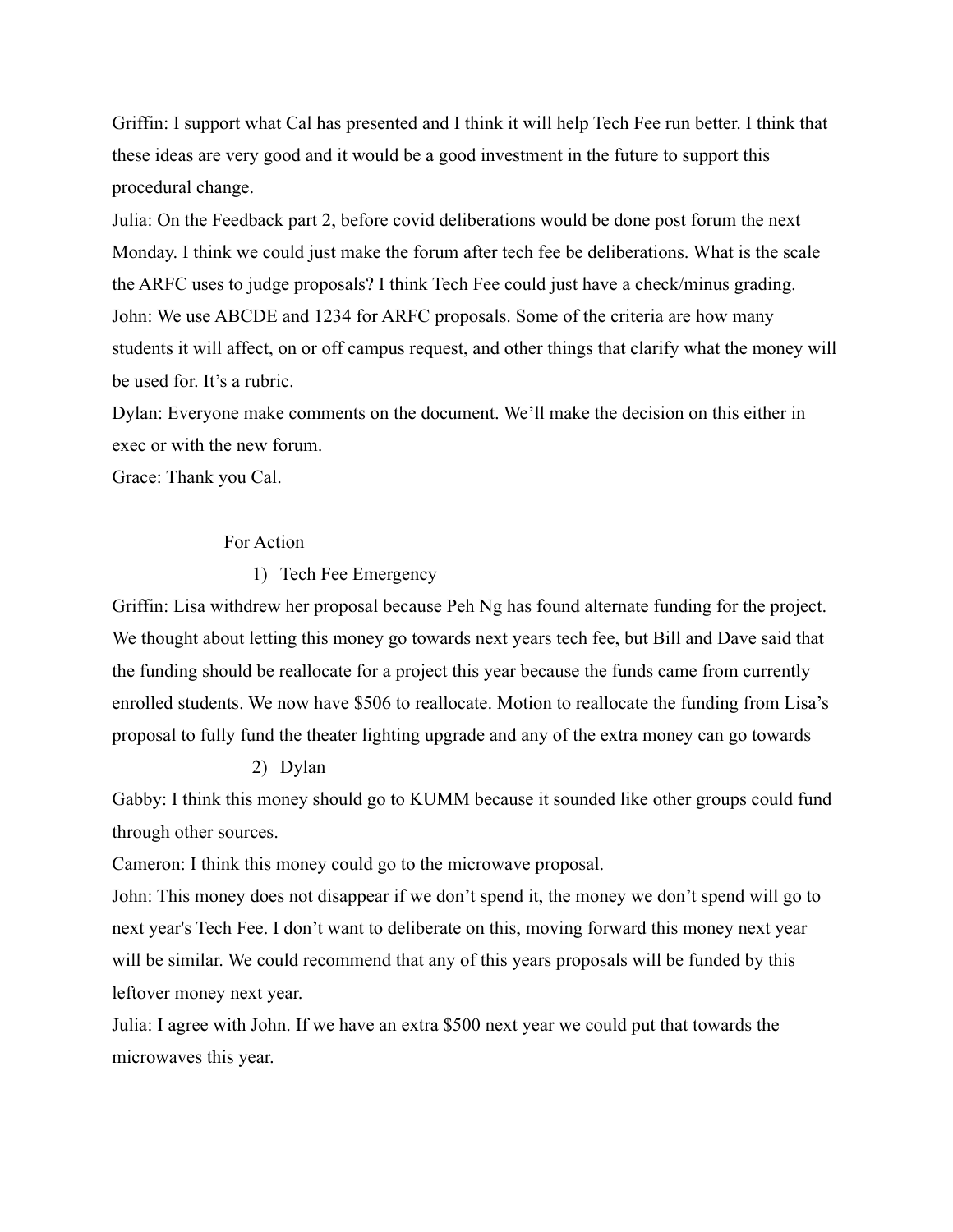Griffin: Bill and Dave recommended that we don't do that. If we decide to push it forwards it may be a problem.

Cal: As much as I support using the money for this years proposals and that the proposals were good, I think we should all vote on this proposal.

Kendra: Instead of allocating the money to one of the proposals, should we split the money between all of the proposals.

Griffin: My reasoning is that the amount cut from the theater upgrade was \$480, so we can use this money to fully fund the theater upgrade. Every proposal would get \$46 if we go with Kendra's idea.

Jay: I think we should move the money forward because it will make things easier for the current forum and most of us will be back to address this next year.

Cal: The amount that is cut here was from the initial partial allocation. This money would not fully fund the proposal. Call to question

Second: Cameron

This motion passes

Motion to use the \$506 to the theater proposal This motion fails

Dylan: Motion to keep this money for next year Kendra: Second Gabby: call to question This motion passes

Motion to keep this money for next year This motion passes (Griffin abstains)

### **IX. Announcements**

Julia: It's Biz's birthday! Happy Birthday Biz!!!

Vanessa: Hunger awareness event with free food in the Student Center Cougar Room (one of the parts of Oyate) from 11:40-12:40 this Thursday.

Henry: Political science club has a seminar not this Thursday, but next Thursday.